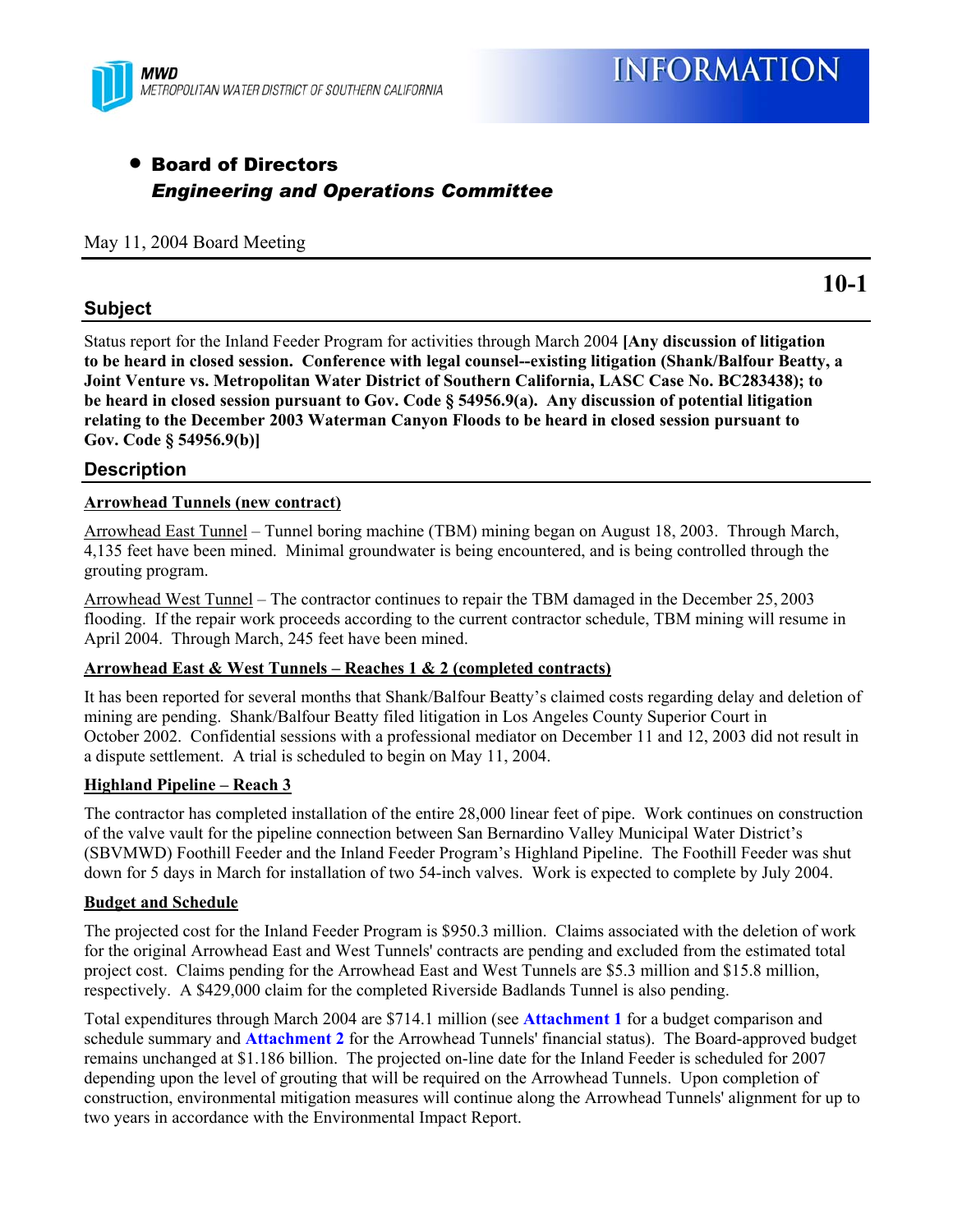#### **New Developments**

Mining resumed on the Arrowhead West Tunnel on April 5, 2004.

# **Policy**

Board request

# **Fiscal Impact**

Refer to **Attachment 1** and **Attachment 2**.

L Wolfe 4/20/2004 *Roy L. Wolfe Date* 

*Manager, Corporate Resources* 

4/22/2004 S *Ronald R. Gastelum Date* 

*Chief Executive Officer* 

**Attachment 1 – Budget Comparison and Schedule Summary** 

**Attachment 2 – Arrowhead Tunnels Financial Status** 

BLA #2456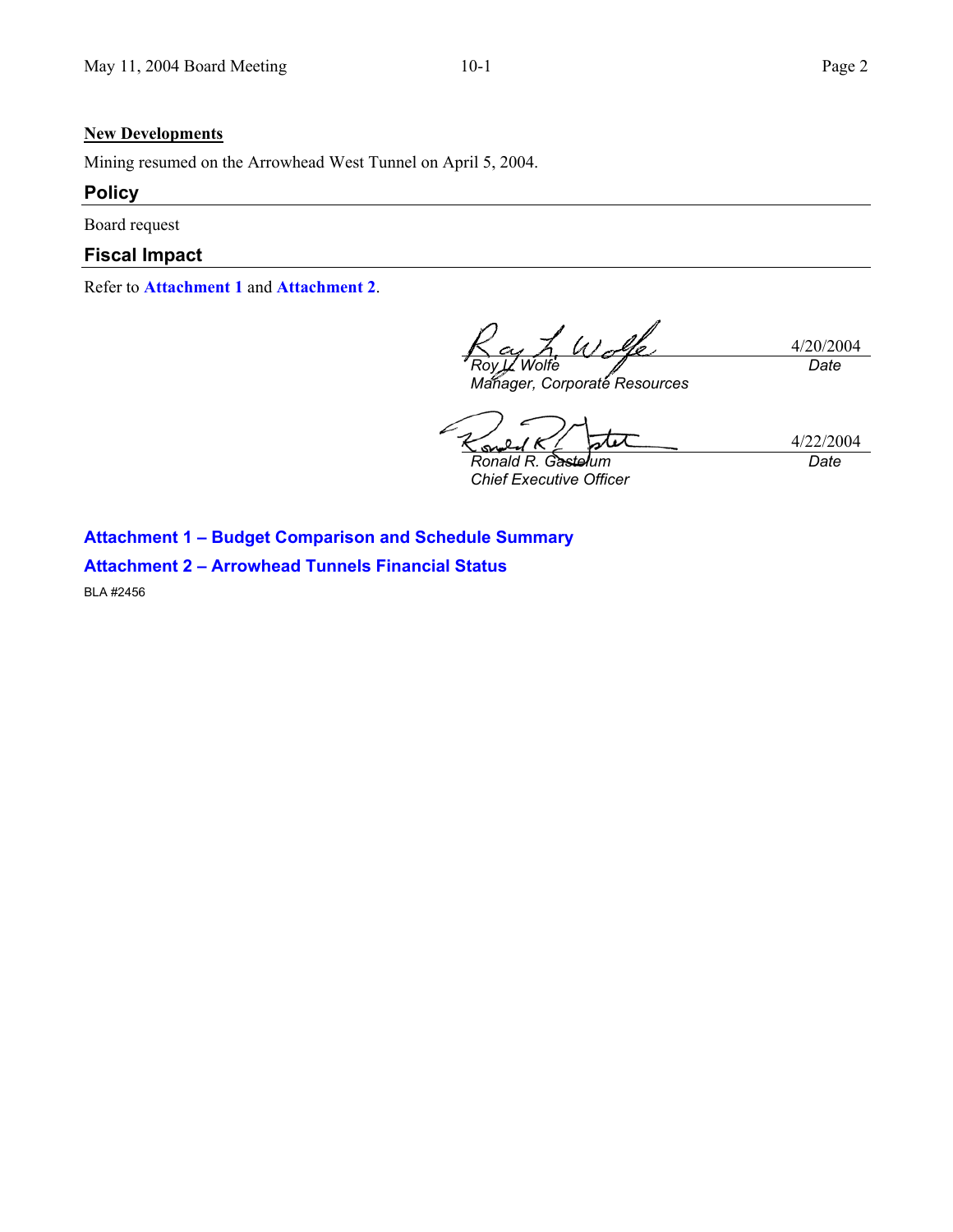# **Inland Feeder Program Budget Comparison and Schedule Summary**

|                                        |    |                      | <b>PROJECTED</b> |                   | <b>ACTUALS</b> |             | <b>PROGRESS</b>                                                                                                                                                                                            |                | <b>COMPLETION DATE</b>                                                                                                                                                                                                                                                                                                               |                 |                    |
|----------------------------------------|----|----------------------|------------------|-------------------|----------------|-------------|------------------------------------------------------------------------------------------------------------------------------------------------------------------------------------------------------------|----------------|--------------------------------------------------------------------------------------------------------------------------------------------------------------------------------------------------------------------------------------------------------------------------------------------------------------------------------------|-----------------|--------------------|
|                                        |    | <b>BUDGET</b>        |                  | COST              |                | <b>THRU</b> | <b>PLANNED</b>                                                                                                                                                                                             | <b>ACTUAL</b>  | <b>CONTRACT</b>                                                                                                                                                                                                                                                                                                                      | <b>FORECAST</b> | <b>COMMENTS</b>    |
|                                        |    | (Mar-04)             |                  | (Mar-04)          |                | (Mar-04)    | % COMPLETE                                                                                                                                                                                                 | % COMPLETE     | $(2)$ $(3)$                                                                                                                                                                                                                                                                                                                          | (Mar-04) $(3)$  |                    |
|                                        |    |                      |                  |                   |                |             |                                                                                                                                                                                                            | $(Mar-04)$ (1) |                                                                                                                                                                                                                                                                                                                                      |                 |                    |
| <b>Active Construction</b>             |    |                      |                  |                   |                |             |                                                                                                                                                                                                            |                |                                                                                                                                                                                                                                                                                                                                      |                 |                    |
| Arrowhead Tunnels                      | \$ | $302,567,000$ \$     |                  | 281,637,000 \$    |                | 61,194,000  | 40%                                                                                                                                                                                                        | 24%            | Sep-06                                                                                                                                                                                                                                                                                                                               | Sep-06          | Under construction |
| <b>Highland Pipeline</b>               | \$ | $55,137,000$ \ \$    |                  | $54,642,000$ \$   |                | 52,888,000  | 76%                                                                                                                                                                                                        | 99%            | Sep-04                                                                                                                                                                                                                                                                                                                               | Jul-04          | Under construction |
| <b>Construction Support</b>            |    |                      |                  |                   |                |             |                                                                                                                                                                                                            |                |                                                                                                                                                                                                                                                                                                                                      |                 |                    |
| Right-of-Way and Land                  | \$ | 49,072,000 \$        |                  | 49,072,000 \$     |                | 48,528,000  | -----                                                                                                                                                                                                      | 99%            | $- - - - -$                                                                                                                                                                                                                                                                                                                          | -----           | - - - - -          |
| Environmental Planning/Mitigation      | \$ | 18,598,000 \$        |                  | 18,598,000 \$     |                | 13,408,000  | -----                                                                                                                                                                                                      | 72%            | -----                                                                                                                                                                                                                                                                                                                                | -----           | - - - - -          |
| Program Management                     | \$ | $32,401,000$ \ \$    |                  | $32,401,000$ \ \$ |                | 26,006,000  | -----                                                                                                                                                                                                      | 80%            | -----                                                                                                                                                                                                                                                                                                                                | -----           | - - - - -          |
| Arrowhead Tunnels Claims Cost          | \$ | $950,000$ \$         |                  | $950,000$ \$      |                | 187,000     | -----                                                                                                                                                                                                      | 20%            | -----                                                                                                                                                                                                                                                                                                                                | -----           | - - - - -          |
| <b>Completed Projects</b>              |    |                      |                  |                   |                |             |                                                                                                                                                                                                            |                |                                                                                                                                                                                                                                                                                                                                      |                 |                    |
| Arrowhead West Tunnel Constr. (4)      | \$ | $43,950,000$ \ \$    |                  | 43,882,000 \$     |                | 43,878,000  | -----                                                                                                                                                                                                      | 100%           | $- - - - -$                                                                                                                                                                                                                                                                                                                          | -----           | .                  |
| Arrowhead East Tunnel Constr. (4)      | \$ | $121,753,000$ \$     |                  | 121,753,000 \$    |                | 121,048,000 | $\frac{1}{2} \left( \frac{1}{2} \right) \left( \frac{1}{2} \right) \left( \frac{1}{2} \right) \left( \frac{1}{2} \right) \left( \frac{1}{2} \right) \left( \frac{1}{2} \right)$                            | 100%           | $- - - - -$                                                                                                                                                                                                                                                                                                                          | .               | -----              |
| Arrowhead Tunnels Design               | \$ | $29,380,000$ \ \$    |                  | 29,381,000 \$     |                | 29,381,000  | $\frac{1}{2} \left( \frac{1}{2} \right) \left( \frac{1}{2} \right) \left( \frac{1}{2} \right) \left( \frac{1}{2} \right) \left( \frac{1}{2} \right) \left( \frac{1}{2} \right) \left( \frac{1}{2} \right)$ | 100%           | $\frac{1}{2} \left( \begin{array}{ccc} 1 & 0 & 0 & 0 \\ 0 & 0 & 0 & 0 \\ 0 & 0 & 0 & 0 \\ 0 & 0 & 0 & 0 \\ 0 & 0 & 0 & 0 \\ 0 & 0 & 0 & 0 \\ 0 & 0 & 0 & 0 \\ 0 & 0 & 0 & 0 \\ 0 & 0 & 0 & 0 \\ 0 & 0 & 0 & 0 \\ 0 & 0 & 0 & 0 & 0 \\ 0 & 0 & 0 & 0 & 0 \\ 0 & 0 & 0 & 0 & 0 \\ 0 & 0 & 0 & 0 & 0 \\ 0 & 0 & 0 & 0 & 0 \\ 0 & 0 & 0$ | -----           | - - - - -          |
| Mentone Pipeline                       | \$ | $32,112,000$ \ \$    |                  | $32,112,000$ \ \$ |                | 31,909,000  | -----                                                                                                                                                                                                      | 100%           | $\frac{1}{2} \left( \frac{1}{2} \right) \left( \frac{1}{2} \right) \left( \frac{1}{2} \right) \left( \frac{1}{2} \right) \left( \frac{1}{2} \right) \left( \frac{1}{2} \right)$                                                                                                                                                      | -----           | -----              |
| Highland/Mentone Pipeline Design       | \$ | $16,122,000$ \ \$    |                  | 16,121,000 \$     |                | 16,121,000  | -----                                                                                                                                                                                                      | 100%           | -----                                                                                                                                                                                                                                                                                                                                | -----           | - - - - -          |
| Riverside Badlands Tunnel (5)          | \$ | 144,931,000 \$       |                  | 144,931,000 \$    |                | 144,824,000 | -----                                                                                                                                                                                                      | 100%           | $- - - - -$                                                                                                                                                                                                                                                                                                                          | -----           | .                  |
| Riverside North Pipeline               | \$ | $55,713,000$ \ \$    |                  | $55,713,000$ \ \$ |                | 55,713,000  | -----                                                                                                                                                                                                      | 100%           | $- - - - -$                                                                                                                                                                                                                                                                                                                          | - - - - -       | .                  |
| Riverside South Pipeline               | \$ | 42,418,000 \$        |                  | 42,418,000 \$     |                | 42,418,000  | -----                                                                                                                                                                                                      | 100%           | -----                                                                                                                                                                                                                                                                                                                                | .               |                    |
| Inland Feeder Study / Initial Planning | \$ | $8,024,000$ \ \$     |                  | $8,024,000$ \$    |                | 8,024,000   | -----                                                                                                                                                                                                      | 100%           | -----                                                                                                                                                                                                                                                                                                                                | -----           | .                  |
| Owner Controlled Insurance Program     | \$ | 18,700,000   \$      |                  | 18,700,000 \$     |                | 18,554,000  | -----                                                                                                                                                                                                      | 99%            | $- - - - -$                                                                                                                                                                                                                                                                                                                          | -----           | -----              |
|                                        |    |                      |                  |                   |                |             |                                                                                                                                                                                                            |                |                                                                                                                                                                                                                                                                                                                                      |                 |                    |
| <b>Expended To Date</b>                |    |                      |                  |                   | \$             | 714,081,000 |                                                                                                                                                                                                            |                |                                                                                                                                                                                                                                                                                                                                      |                 |                    |
| Total Cost To Complete   \$            |    | $971,828,000$ \$     |                  | 950,335,000       |                |             |                                                                                                                                                                                                            |                |                                                                                                                                                                                                                                                                                                                                      |                 |                    |
| Remaining Budget   \$                  |    | $214,632,000$ \$     |                  | 236,125,000       |                |             |                                                                                                                                                                                                            |                |                                                                                                                                                                                                                                                                                                                                      |                 |                    |
| Total Approved Budget   \$             |    | $1,186,460,000$ \ \$ |                  | 1,186,460,000     |                |             |                                                                                                                                                                                                            |                |                                                                                                                                                                                                                                                                                                                                      |                 |                    |

(1) Based on work completed for construction reaches and \$ expended for construction support.

(2) Based on original contract duration and approved extensions.

(3) Completion date for Arrowhead Tunnels does not include time for grouting.

(4) Budget does not include Contractor Claims of \$5.3M and \$15.8M for the Arrowhead East Tunnel and Arrowhead West Tunnel, respectively.

(5) Will reduce budget to equal actuals following resolution of Contractors Claim of \$500K. Unused budget to be transferred to Remaining Budget category.

NOTE: Overall completion = 36 of 44 miles (82%)